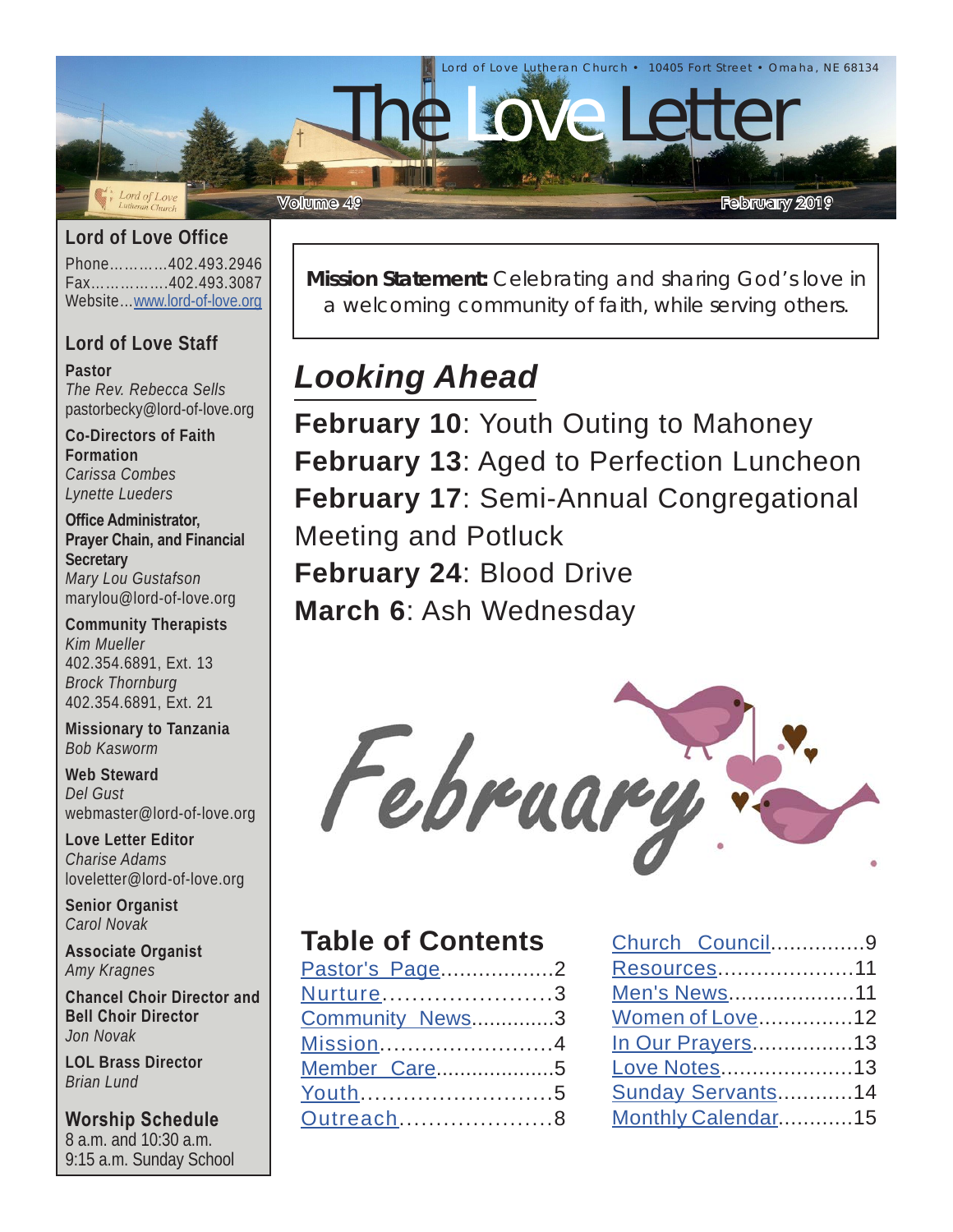### <span id="page-1-0"></span>PASTOR'S PAGE

*"12 As God's chosen ones, holy and beloved, clothe yourselves with compassion, kindness, humility, meekness, and patience. 13 Bear with one another and, if anyone has a complaint against another, forgive each other; just as the Lord has forgiven you, so you also must forgive. 14 Above all, clothe yourselves with love, which binds everything together in perfect harmony."*  -Colossians 3:12-14

Since Valentine's Day falls in this month, February is a natural time to remember our calling by God to "love one another as God has loved us." The Colossians passage above, which is often read at weddings, was originally written by Paul to encourage the community of Colossae to stay together as a community, despite hardships or persecutions happening around them, of which there were plenty of both to go around at that time. But basically it says that as we clothe ourselves in Christ and the baptismal promises that we make to one another, we should clothe ourselves in love, first and foremost at any given time.

That is not always easy. For it is much easier for us to act on whatever feeling is the strongest within us at the time. Have you seen the animated movie, "Inside Out"? In this movie, there are several emotions stirring within the mind of each person: Joy, Anger, Fear, Sadness, and Disgust. And even as you read these choices, you can imagine "Joy" is the one we would want to choose to rule us most of the time, for the others really don't give positive, feel-good vibes. But the reality is that all of these emotions hit us from time to time, and can overwhelm us and divide us with one another, unless we have a different center/ focus than our emotional command center.

Paul knows this, and he knows that another command center has been given for us.



This all starts when we are baptized into Christ, and named and claimed as God's chosen ones forever. And at the same time we are blessed, gifted, called and enlightened by the Spirit to live out a higher calling than to simply depend on our own emotions and reactions to rule our interactions with one another. Instead, we are to be of the same mind of Christ, just as we are members of the body of Christ. He gets to be our new command center.

Having Jesus as our new central focus calls us as a community to let compassion, kindness, humility, meekness and patience rule us, while bearing in mind people and life aren't perfect. But we also know when we do mess up, we are still called to love one another and forgive one another as God has forgiven us. Once again, this is not easy. But the gifts we've been given give us hope enough to accompany us through this lifetime and onto the next. *(continued, next)*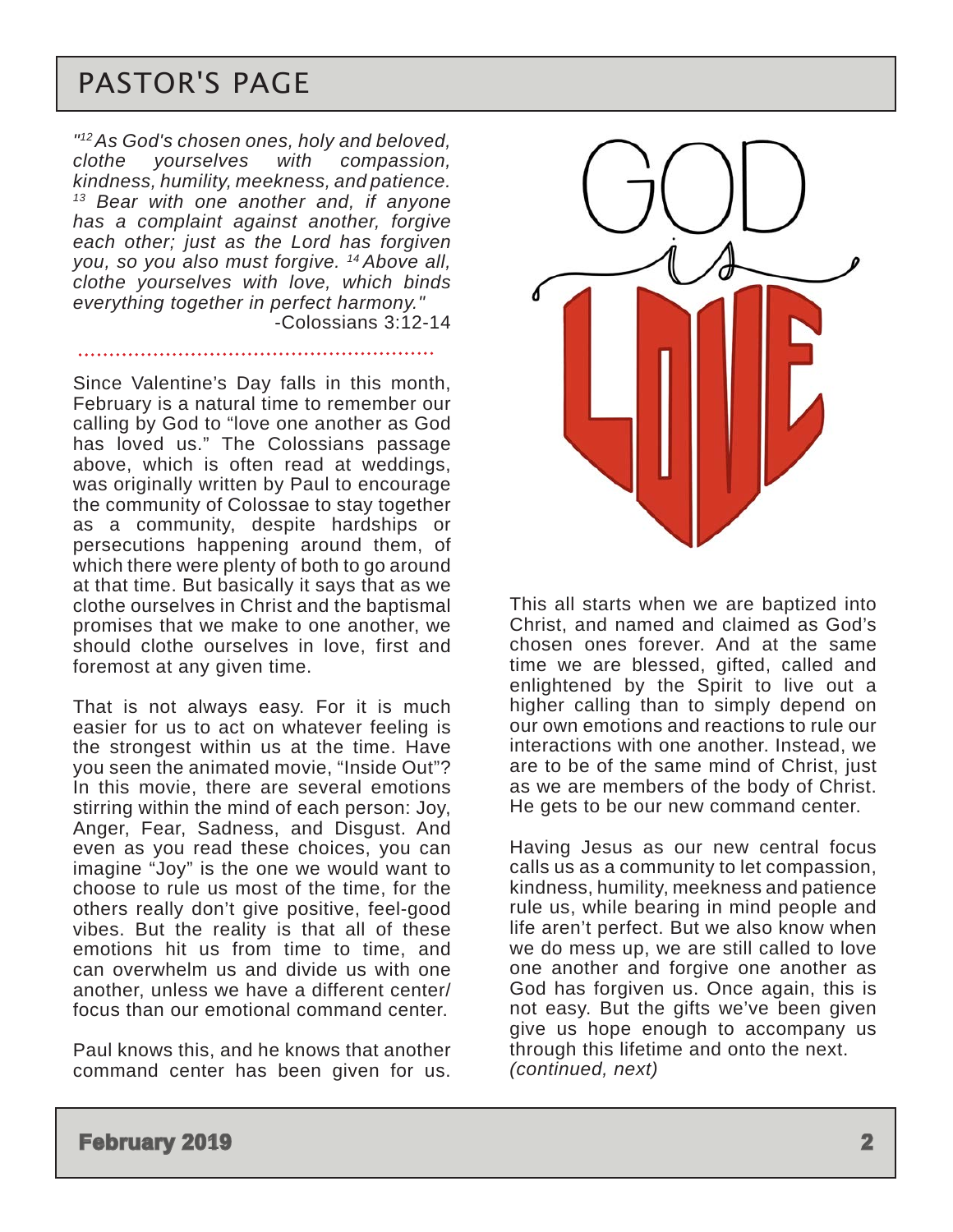## <span id="page-2-0"></span>PASTOR'S PAGE

*(continued from previous)* And if Christ is our head and focus, then we can do more than survive, but even thrive together knowing we are all claimed by God's grace and unconditional love. And if God so generously gives us another day to wake up and breathe, then we have yet another opportunity to start anew, learn from our mistakes, and trust that Christ will be our

strength, and that the bond of God's love will be seen at work in and through us, possibly even drawing others into our community.

May Christ continue to be our guide and the center from which we grow and love one another!

-Pastor Becky <><





### NURTURE

#### **Your Time and Talents are Needed!**

Please consider participating in ministry at Lord of Love by preparing and serving FISH meals, picking up Sunday morning donuts-up and/or cleaning up the Sunday morning coffee cups. See the bulletin board in the Narthex for sign-up sheets. Thank you in advance.

And of course, join us on Wednesdays at 5:30 p.m. for FISH (Fellowship, Inspiration, Sharing and Hope) in the fellowship hall!



### COMMUNITY NEWS

#### **Book Club Meeting**

Our book selection to discuss on **Tuesday, Feb. 26 at 1 p.m.** is "The Gift of Years: Growing Older Gracefully" by Joan Chittister.

Join us when you can—all are welcome!



#### **National Lutheran Choir Free Concert**

The National Lutheran Choir, a Minneapolisbased choir of 60 volunteer singers, will perform in Omaha at Saint Cecilia Cathedral, on **March 2 at 8 p.m.** The concert is open and free to the public; no ticket is required.

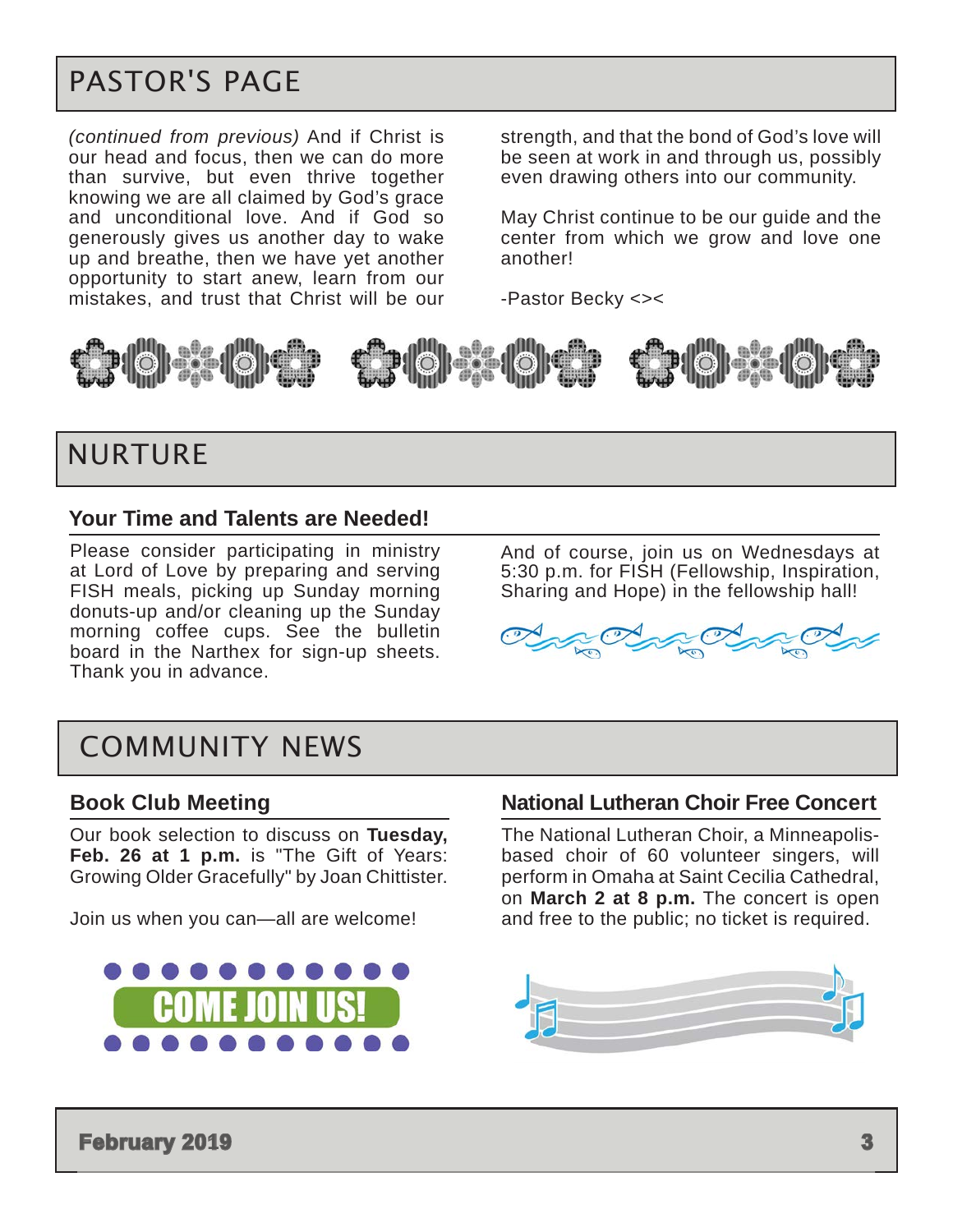### <span id="page-3-0"></span>**Mission Possible Update**

Thanks, again, to all who supported the ministries of the ELCA AMMPARO program through special offerings for Thanksgiving, Advent, and Christmas, as well as the noisy offerings in November—we brought in **\$2750**!

The Mission Possible team has designated the upcoming special offerings for Wednesday Lenten soup suppers and services, as well as the Easter offering, to our local Habitat for Humanity, ELF Coalition, for the amount of \$1000, and the remainder to the Heart Ministry Center.

The mission of the Heart Ministry Center, at 24th and Binney, is "Providing food, clothing, healthcare and a way forward to people severely affected by poverty in the Omaha area." They cover a wide range of services: food, clothing, health and dental care, social work and case management, legal services, parenting classes, employment assistance, and more.

Eric Crawford, executive director, will speak to us on **Sunday, February 24, 2019**. We are planning a volunteer opportunity to work in their food pantry on a Friday in March.

Learn more on the Heart Ministry Center website: <https://heartministrycenter.org/>



Planning ahead, the Mission Possible Team designated the upcoming Summer Breakfast proceeds to ELCA Lutheran Disaster Response.

Read how ELCA Lutheran Disaster Response has worked with victims in recent months at: [https://www.livinglutheran.org/tag/lutheran](https://www.livinglutheran.org/tag/lutheran-disaster-response/)[disaster-response/](https://www.livinglutheran.org/tag/lutheran-disaster-response/)

### **ELCA News: Israel-Palestine Conflict**

ELCA Presiding Bishop Elizabeth Eaton was a co-signatory of an ecumenical statement sent November 14 to all members of the U.S. Congress and Senate, as well as to the White House. The statement, signed by 16 U.S. Christian leaders, focuses on shifts in U.S. policy on the Israeli-Palestinian conflict.

"As leaders of U.S.-based churches and Christian organizations with long ties and close connections with Palestinian Christians and churches, we are deeply concerned about these developments and urge our elected officials to consider the devastating impact of these shifts on those most directly affected, as well as on the possibility of positive, constructive, and credible U.S. engagement to work for a resolution to this enduring conflict," the statement reads, in part.

On November 15, the ELCA campaign Peace Not Walls sent an action alert calling on Congress to realign support for a just peace for Palestinians and Israelis. "Recent violence between Gaza and Israel is a tragic indicator of the need for a just and lasting peace between



Palestinians and Israelis. Sadly, U.S. policy is working against such an outcome," the alert read.

Read the full statement: [https://www.elca.org/](https://www.elca.org/News-and-Events/7956) [News-and-Events/7956](https://www.elca.org/News-and-Events/7956)



**Evangelical Lutheran<br>Church in America** God's work, Our hands.

**February 2019 4**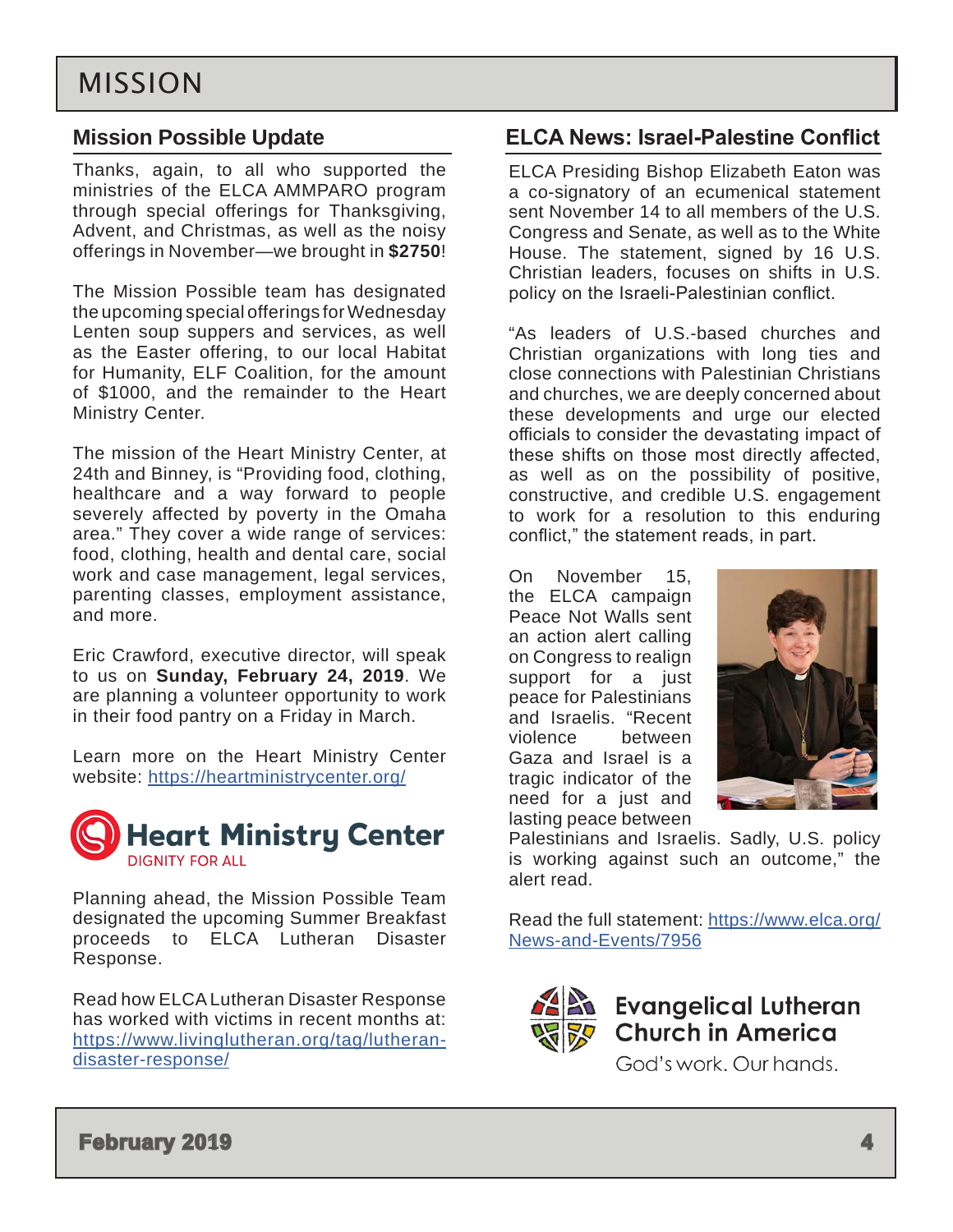#### <span id="page-4-0"></span>**"Walk" to Jerusalem**

We started our 15 weeks of an imaginary walk to Jerusalem on January 13, 2019, with our goal to reach Jerusalem by Easter Sunday (April 20). The goal of this walk is threefold:

- to promote physical wellness with increase in activity;
- to enhance our spiritual growth; and
- to become better acquainted with our neighbors in the world.

We will cross the United States to JFK Airport in Queens where we will take a flight across the ocean to Casablanca. From there we will travel across Northern Africa through Algeria, Libya, Egypt and finally Israel. (FYI, the distance from Casablanca to Jerusalem is the majority of our journey.)

IT'S NOT TOO LATE TO JOIN US! As with most things in life, the more people involved the more fun! You can find all the information about the walk, including the mileage calculation information, the weekly tally sheets and the weekly devotions on the [Lord of Love website under "News and](http://lord-of-love.org/news-and-events/walk-to-jerusalem-2019)  [Events.](http://lord-of-love.org/news-and-events/walk-to-jerusalem-2019)" You can submit your weekly miles online or in the designated basket by the walk map in the narthex.

Be sure to check the walk map weekly to see how far we have moved on the world map. Any questions, please email [membercareteam@](mailto:membercareteam%40lord-of-love.org?subject=) [lord-of-love.org.](mailto:membercareteam%40lord-of-love.org?subject=)



### YOUTH

#### **Summer Mission Trip**

Registration forms and deposits can still be turned in for the year's high school-age mission trip to Chicago, IL, July 7-12, 2019.

In Chicago, our youth will participate in service opportunities in a dense metro population, as well as meet ELCA Churchwide and LSTC seminary staff. One evening will also include a meet and greet with ELCA presiding Bishop Elizabeth Eaton. For more information and registration forms, talk with Lynette.



#### **February Youth Activity**

All youth between  $7<sup>th</sup>$  and  $12<sup>th</sup>$  grade are invited to join Lynette for the Mahoney snow day fun day! On **February 10**, Youth will meet after 10:30 a.m. church for a soup lunch and then head out to Mahoney State Park for some winter activities. We'll plan on sledding, tubing, and/or ice skating through the afternoon. We will return to Lord of Love by 5 p.m. so all youth can be home in time for dinner.

If you'd like to volunteer to help with the meal or be a driver for this event, talk with Lynette.



**February 2019 5**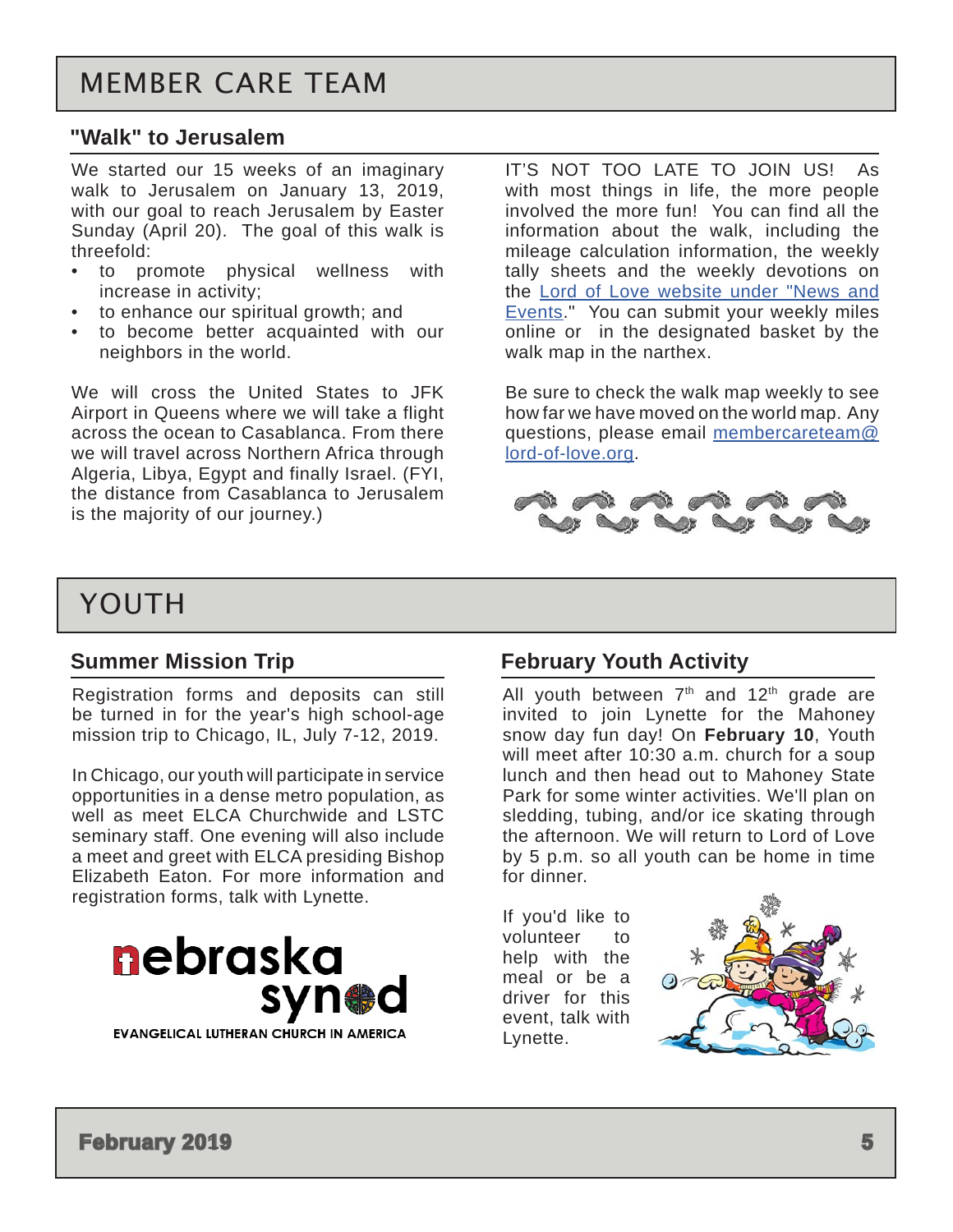## <span id="page-5-0"></span>YOUTH

#### **March Lock-In**

All youth 7-12<sup>th</sup> grade are invited to come for the March Lord of Love Lock-In. Please check the bulletin and the March newsletter for more information



to follow. This lock-in will be a mixture of fun, service, and faith—plus lots of food as always!

### **Middle School Gathering Recap**

#### *By Charise Adams*

The 2019 Middle School gathering was 26 hours packed with fun, fellowship, food and more. We piled in the van at 8:30 a.m. on Saturday, Jan. 19 – we got to push back our original 6:30 start time due to the icy weather. On the drive, there was lots of chatting, giggling, selfie-taking, game-playing, snacking–and even decent weather. Once we arrived at First Lutheran in Kearney, we started the weekend right away. Two exceptional musical and spoken

### **Middle School Gathering Recap**

word artists, Joe Davis and AGAPE\* (Dave Scherer), got the kids moving and excited through some interactive dancing and singing in the sanctuary.

We enjoyed a lunch from Pizza Hut with all the other kids and adult leaders, and, after an orientation, began our service projects. Lord of Love joined Salem Lutheran Church of Dakota City at the Jubilee Center, a food pantry and thrift store that helps provide for the basic needs of the community. Everyone helped either organize the storage part of the store or folded and hung donations in the shop (the youth may have tried on some of the more unusual articles of clothing as well, and we only broke a couple of things…)

When we returned, we did some devotions to explore the meaning of this service activity and the theme for the weekend, "Rooted", from Colossians 2:6–7 (NLT): *"And now, just as you accepted Christ Jesus as your Lord, you must continue to follow him. 7Let your roots grow down into him, and let your lives be built on him. Then your faith will* 

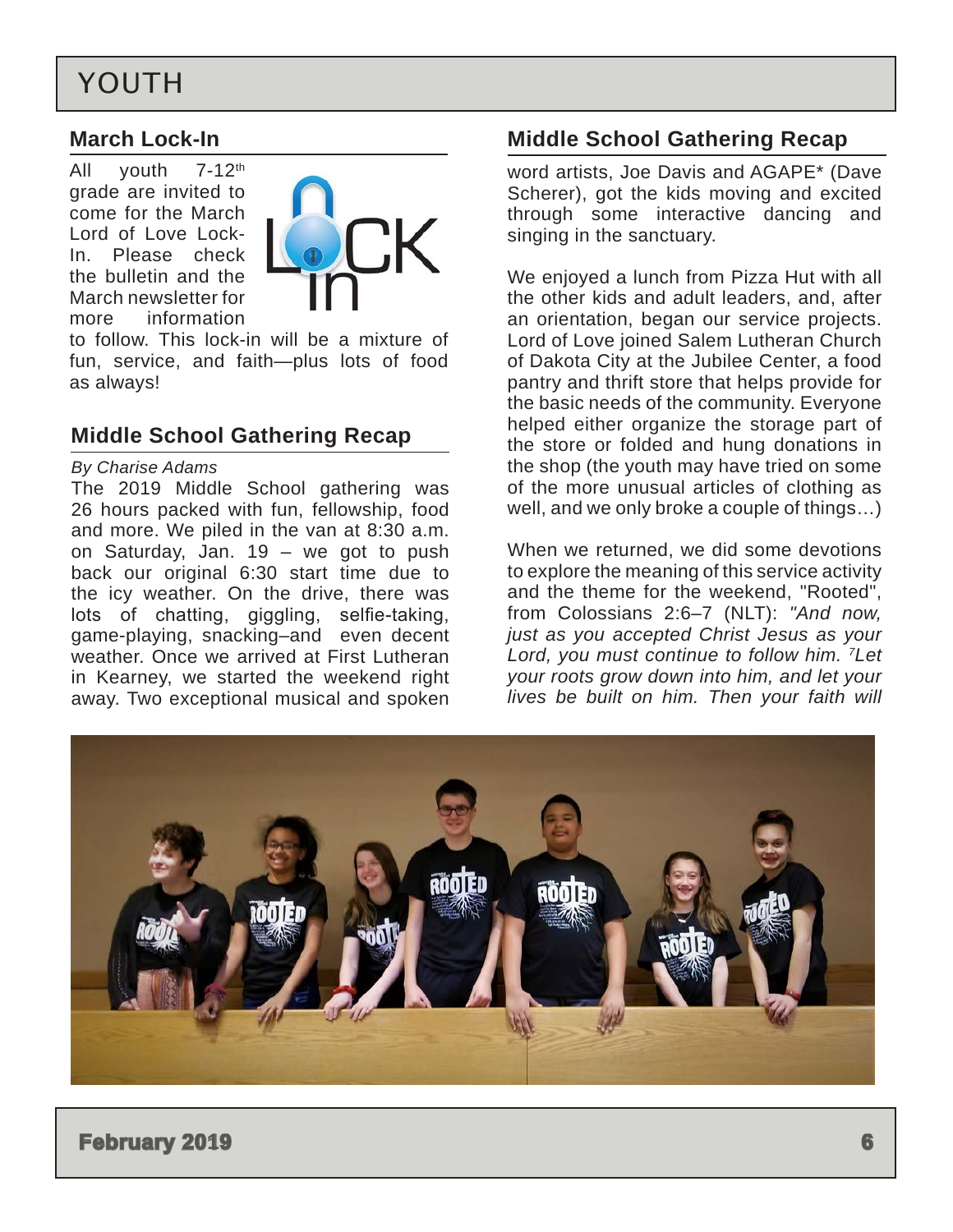## YOUTH

### **Middle School Gathering Recap, cont.**

*grow strong in the truth you were taught, and you will overflow with thankfulness."* Bishop Brian Maas gave a great talk on what these verses and this theme mean to him (Google "Pando").

After setting up our somewhat spartan sleeping areas, having supper, and playing some games, we experienced one of the highlights of the weekend: a concert, or really an interactive worship experience, by Joe Davis and AGAPE\*. They brought a truly joyful noise to the sanctuary and had the kids joining in, up on stage singing "Lutheran Swag" and other catchy songs. They exuded humor, positive energy, and charisma while everything they did was indeed rooted in Christ. They assured the kids that God will always stand with us and that we are never alone. ("There is no grace period. Only grace, period," Davis spoke in one of his poems). Davis and AGAPE\* also led the youth in a powerful workshop on Sunday morning to remind them of God's faithfulness and the fact that they can count on it no matter what.

Saturday night was capped by a trip to the local YMCA, which had been rented out for the event. Youth had their pick of playing ball in the enormous "supergym," running through the bounce house, playing pingpong and racquetball, and much more – plus snacks and slushies – until 11 p.m.!

The next morning was just as packed as the day before. After cleaning up our sleeping spaces by 8 a.m. (or so…) we had a pancake breakfast and moved on to workshops. We also worshiped with First Lutheran.

After lunch, we heard several amazing stories from the adult leaders at the event who shared what "rooted" meant in their own lives. These leaders had set up some



*Kayci Hansen and Maykala Adams hang up the "roots" of their "tree"*

creative prayer stations for the youth to rotate through quietly – for example, praying by coloring, praying in "sand," and praying for as long as they could hold a mint in their mouth (I will never forget the image of five or six tween girls squeezed together, kneeling before a window, and praying in silence as their mints dissolved). Then Davis and AGAPE\* wrapped up the weekend with some more prayer, song, dance and laughter. As you can imagine, it wasn't long after we left before every kiddo had fallen asleep in the van!

The congregation should be proud of the youth for representing LOL so well at the MSG. They realized how they are "rooted" in Christ and connected to one another as members of the body of Christ.

#### **February 2019 7 7**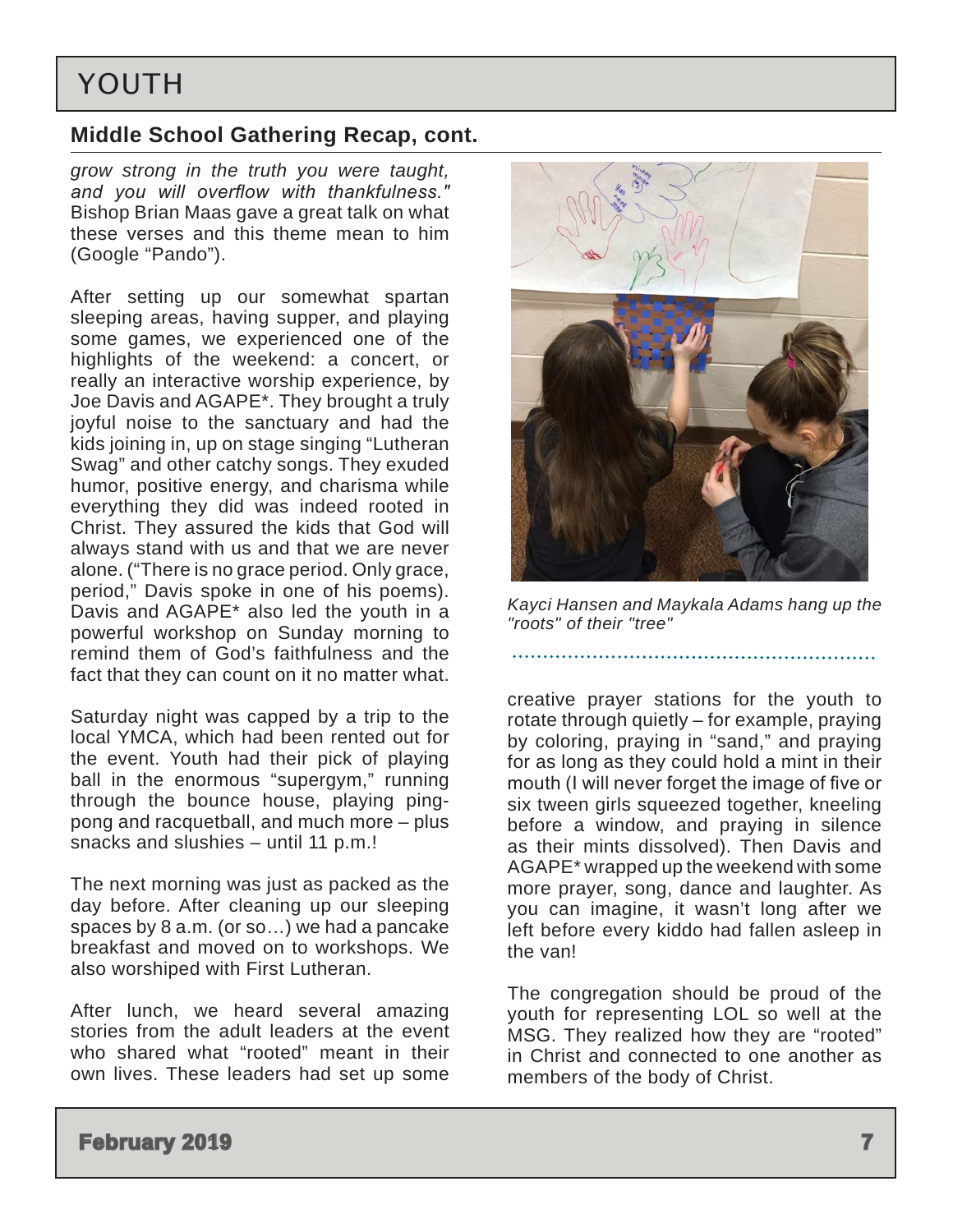<span id="page-7-0"></span>

# **Blood Drive Lord of Love Lutheran Church**

**American Red Cross Bus** 10405 Fort Street

# Sunday, February 24, 2019 9:00 AM to 1:30 PM

Please contact Paul Christenson at (402) 403-1139 or visit redcrossblood.org and enter: LordOfLove to schedule an appointment.

redcrossblood.org | 1-800-RED CROSS | 1-800-733-2767

C 2014 The American National Red Cross | QA/000000

**February 2019** 8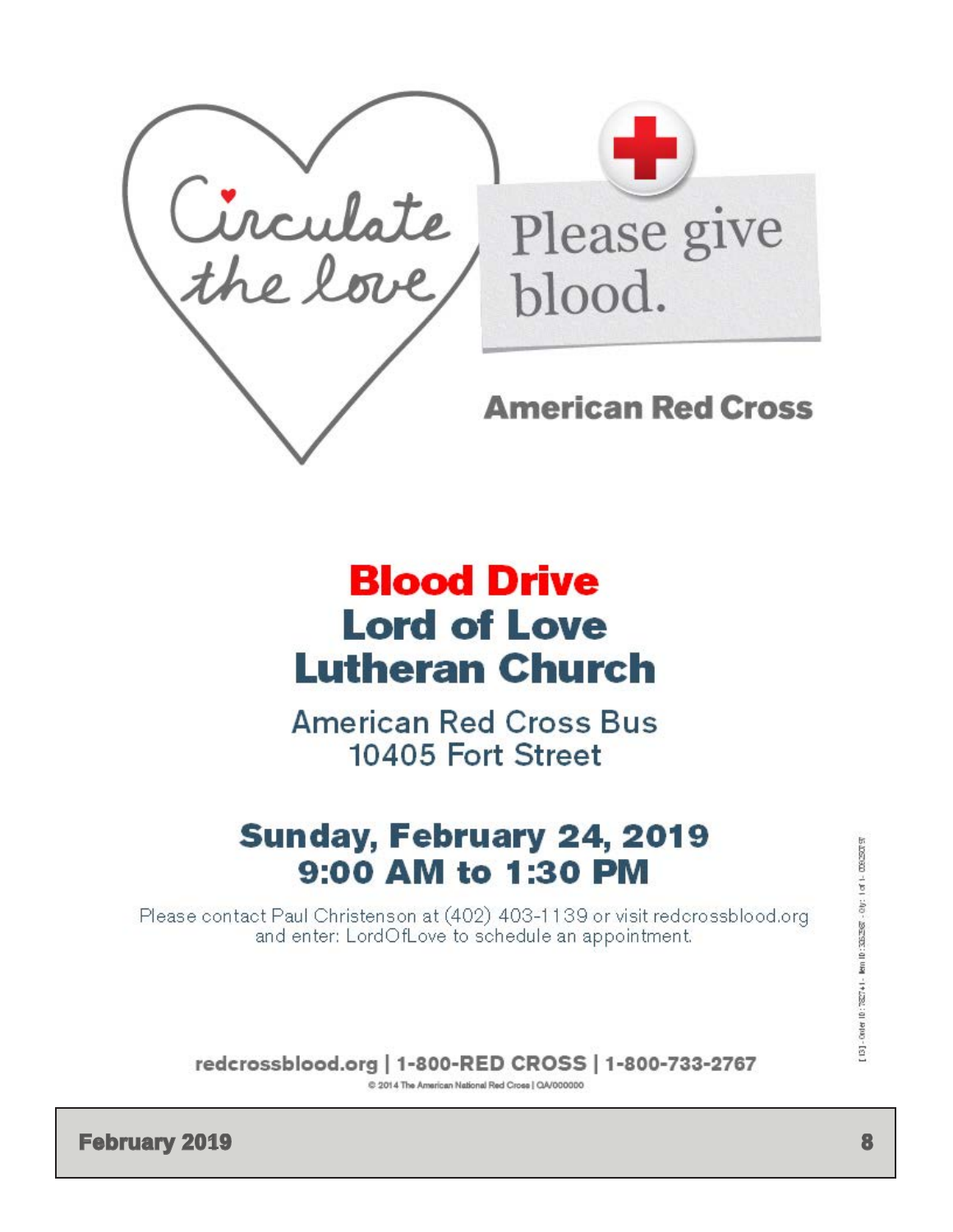### <span id="page-8-0"></span>CHURCH COUNCIL

### **From the Council President, Brian Lund**

*"A new command I give you: Love one another. As I have loved you, so you must love one another."*

*-John 13:34 (NIV)*

The church council has taken up discussion of our focus topics of worship, Sunday School, and strengthening the ways we reach out into the community. Initially we used a series of questions to reflect on who we are, what we value, how we worship, how we form faith, and who our neighbors are. At the second part of our retreat, we will dive deeper to identify possible changes in the Sunday schedule, faith formation program, and how we interact with and invite others. Our intent is to engage the congregation in focused discussion on these same topics at a meal and visioning activity following our February semi-annual meeting. I hope that you will plan to come and participate in the meeting and discussion.

### **Why is this important?**

Worship is a central expression of our faith. We gather in worship to seek and receive forgiveness, to be reminded of our baptism, to hear about God's enduring love for us, and to give thanks and praise for our many blessings. We want to ensure that all who worship with us have a meaningful worship experience. How do we best address the recent trend of smaller numbers in our worship services?

In the rite of baptism, we make commitments to provide instruction in faith to our children and to support parents in the faith formation of their children. We need to look at the ways we engage our families, youth, and young people and address the busy-ness of our lives today.

Throughout Scripture, we are encouraged to show love to others in response to God's grace freely given to us. We are generous with our gifts of time and money to support mission in many different ways. Are there adjustments to how and where we do this that could have a more direct effect on our local community?



*"Therefore go and make disciples of all nations, baptizing them in the name of the Father and of the Son and of the Holy Spirit, and teaching them to obey everything I have commanded you. And surely I am with you always, to the very end of the age."*

*-Matthew 28:19-20 (NIV)* 



At our February annual meeting, we also elect two people to represent our congregation as delegates to the Nebraska Synod Assembly. This year that event is Thursday, May 30 thru Saturday, June 1 in Kearney. If you are interested in being one of our representatives this year, please let me know.

Please continue to pray for the ELCA, Presiding Bishop Elizabeth Eaton, our Nebraska Synod, Bishop Brian Maas, Pastor Becky, our staff, our members, our ministry together, and for all of those who are in need.

Blessings in faith and service, Brian Lund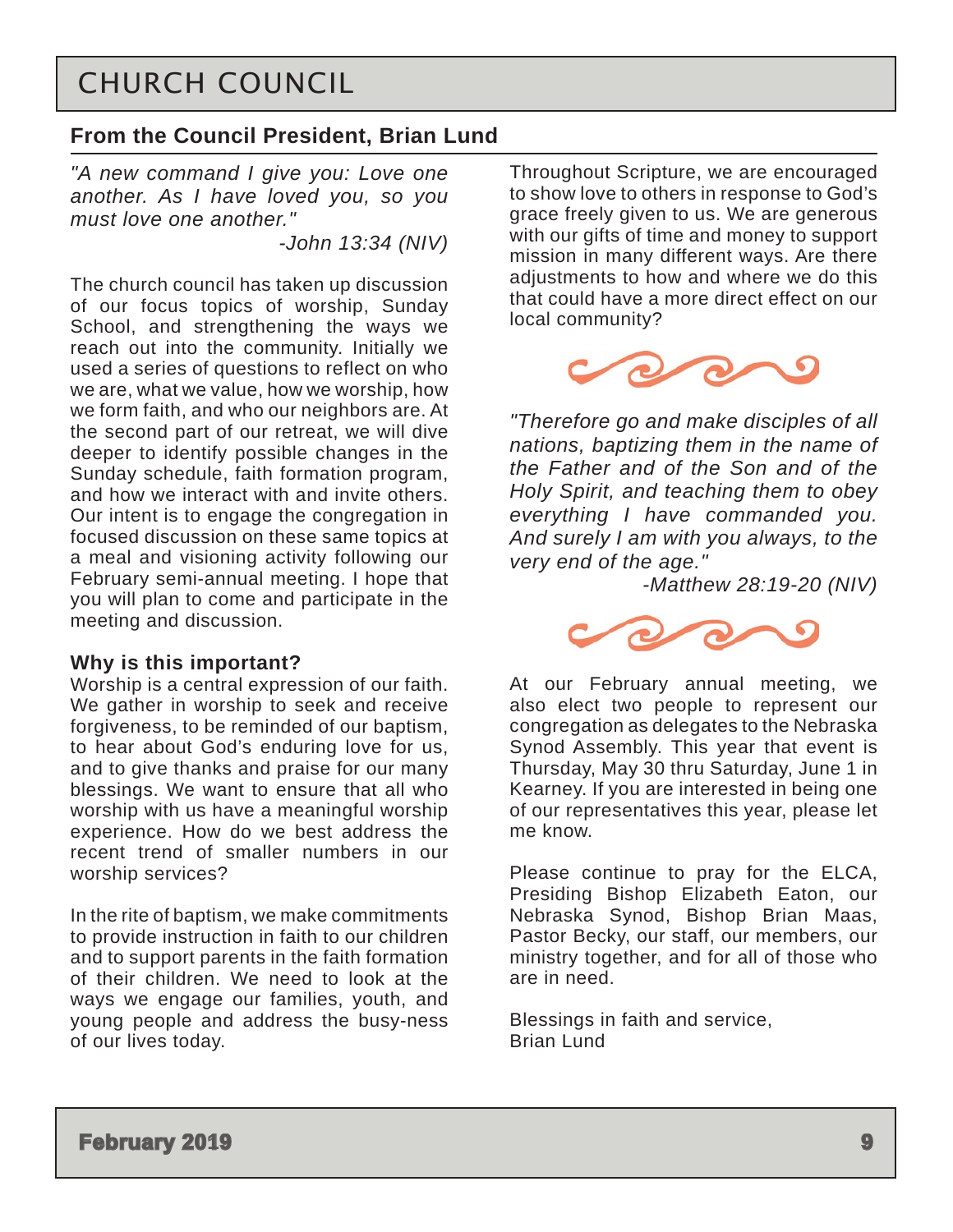## CHURCH COUNCIL

### **2019 Lord of Love Church Council** *Vision and Coordination***:** Brian Lund, President; Paul Murphy, Vice-President; Kathy Christiansen, Secretary; Rett Messerschmidt, Treasurer *Nurture:* Rosie Avalos and Joan Witt *Outreach:* Paula Foster and Charise Adams **CHURCH COUNCIL** *Resources:* Brandon Zalesky and Paul Christenson *Worship:* Rex Quadhamer and Shawn Lorenzen

### **Notice of Semi-Annual Meeting and Potluck**

The Semi-Annual Congregational meeting will be **Sunday, February 17, 2019** after the second service. At this meeting, we will be reviewing the past year's ministries, and electing members to the Nominating Committee, the Endowment Committee and Lord of Love voting members to the Synod Assembly in Kearney from May 30 to June 1, 2019.

After the meeting, the Church Council invites everyone to join your fellow members for a meal in the Fellowship Hall. The meat will be provided, so please bring a side dish and/or dessert to share. During the meal, we will be asking your opinions on some of the future plans for Lord of Love.



### **Giving Status**

General Fund financial information for December 2018: Actual Income - \$33,069.65 Actual Expense - \$36,517.33



Financial Information Year-To-Date as of the end of December: Actual Income - \$320,033.91 Actual Expense - \$322,452.36

As of the end of December, the available cash balance is **negative** \$5,996.65. Weekly offerings of \$6,927 are needed to meet budgeted expenses. The weekly offering average at the end of December was \$5,942. Thank you for your continued support.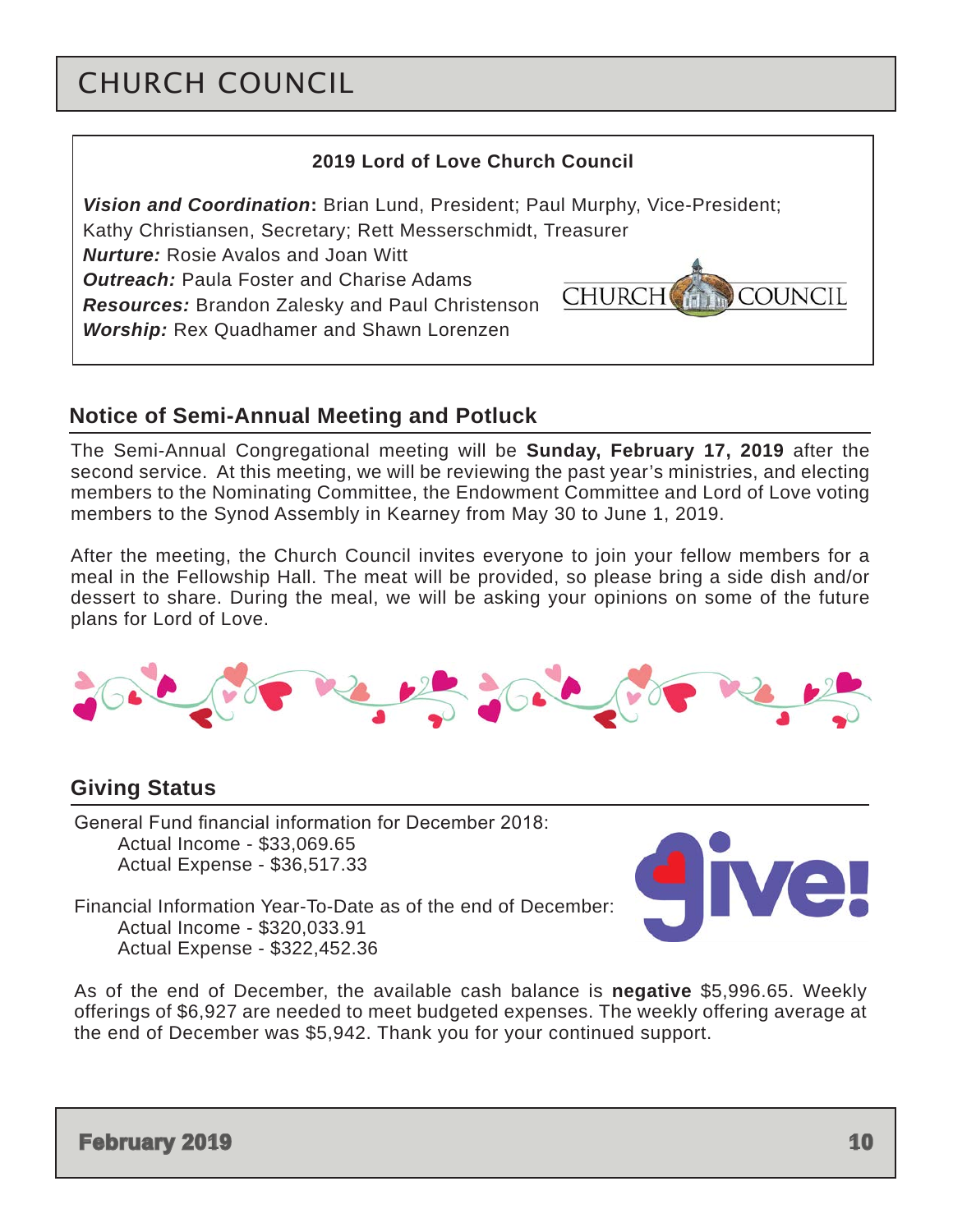## <span id="page-10-0"></span>RESOURCES

### **Stewardship and Gratitude, by Kathy Christiansen**

*"To all in Rome [Lord of Love] who are loved by God and called to be his holy people: Grace and peace to you from God our Father and from the Lord Jesus Christ. First, I thank my god through Jesus Christ for all of you, because your faith is being reported all over the world." -Romans 1: 7-8.*

In these verses from the book of Romans, Paul is expressing his thanks and appreciation to Christ's followers in Rome. The Stewardship Committee would like to use these words to express our appreciation to all of the Lord of Love members. We thank you for your participation in Noisy November, whether that was some coins in the pans or submitting a Commitment Card for 2019 or giving a temple talk about your response to God's generosity. All of it was greatly appreciated!

Much ministry is accomplished here at Lord of Love. It might not always get "reported



all over the world," but some of our gifts do go to the worldwide missions of the ELCA. And some of our gifts stay in our local community where the food we donate or the service we provide really does make a difference in our neighbors' lives. Lastly, some of our monetary gifts support all the ministries at Lord of Love.

So, we give thanks "for all of you" and your faith and support of the ministry of Jesus Christ here in our Lord of Love community.

*"Knowing what must be done does away with fear." —Rosa Parks*

### MEN'S NEWS CORNER

#### **Men's Breakfast Group**

Men's Breakfast Group meets Saturday mornings at 0700 in the fellowship hall. All men are welcome.

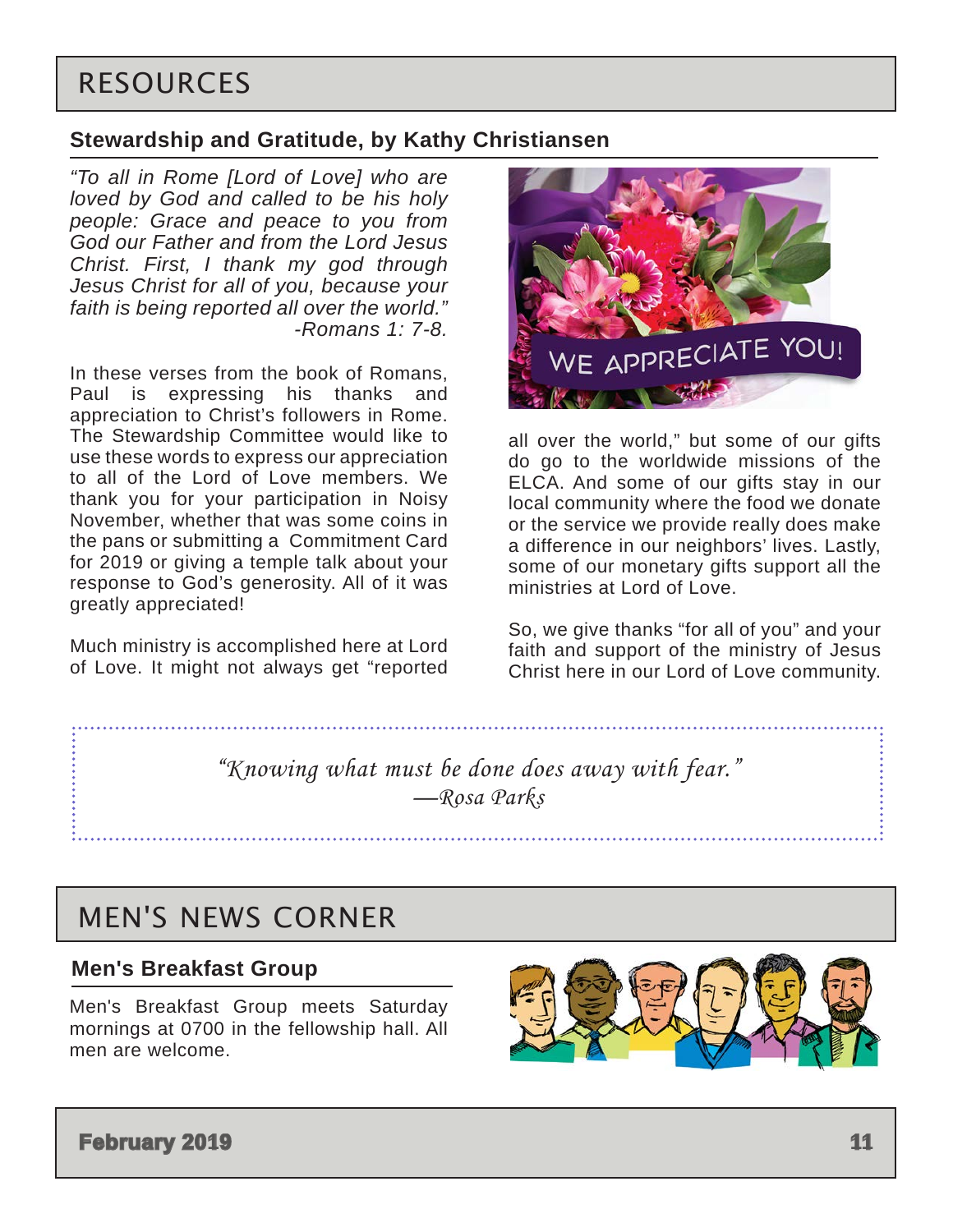## <span id="page-11-0"></span>WOMEN OF LOVE

### **"Gather" Bible Studies**

"Gather" Bible study groups are studying *The Gospel of John: Meetings with Jesus.*  The theme of the February study is: "By night and day: Coming to faith in Jesus." In this session, we meeet Nicodemus, who comes to Jesus at night with questions of faith. We meet the Samaritan woman who talks with Jesus in the middle of the day about religious practice. We meet a royal official who seeks healing for his dying son and a paralyzed man who who has waited 38 years for healing. We sit with the crowd that is fed by Jesus and struggles to understand his teaching, chewing on his words "I am the bread of life."

All women are invited to attend either one of two study groups. Deb Christenson will host with a light supper at **6 p.m on Monday, Feb. 4**, 15859 Larimore Plaza (please call her at 402-403-1139 for more information and/or to let her know that you are coming).

The Wednesday evening group will meet at Lord of Love in the Mary Room at **6 p.m. on Feb. 5.** Dinner is served beginning at 5:30. Contact Ruth Manning at 402-451- 0221 for further information.

### **Lutheran Women of Omaha**

Lutheran Women of Omaha will meet at noon on **Tuesday, February 12** at Luther Memorial Church, 61<sup>st</sup> and Western. Program will be a representative from Lutheran Family Services, with a freewill offering designated for that ministry. Luncheon cost is \$7; membership is \$3.

Please make your reservation with Ruth Manning, 402-451-0221 by 3 p.m., Sunday, February 10.

### **What are "Thankofferings"?**

It's a new year, and many of us women are once again collecting our Thanksoffering using our boxes, jars, and other containers.

The idea of collecting donations in small offering boxes goes back to the very early 1800s, when women formed "mite" or "cent" societies to raise money. Mite boxes were given out as fundraising tools to collect pennies for the support of church projects and foreign missionaries. Today, Women of the ELCA collects more than \$1 million in Thankofferings annually for the ministries and mission of our women's organization.

Thankofferings show gratitude for God's blessings and give us an important and tangible way to express that gratitude. It is a tradition grounded in our celebration of community, of meeting together to joyfully give thanks for what God has given us. Thankofferings have always been our opportunity to say thank you to God in both significant and ordinary moments.

Why do the Women of Love recognize Thanksoffering during worship? To invite everyone to participate (please remember, it's a personal choice to participate or not). It gives people other than those active in Women of Love the opportunity to contribute. Sometimes a husband might give in honor (or memory) of his wife. Or someone might want to contribute a Thankoffering just as they might help support the youth who are collecting offerings for a youth gathering or mission trip.

"Thanksoffering" is a term uniquely used by the Women of the ELCA. 100% of the monies collected are sent to the Churchwide offices of the Women of the ELCA to support ongoing ministries of the churchwide expression of WELCA.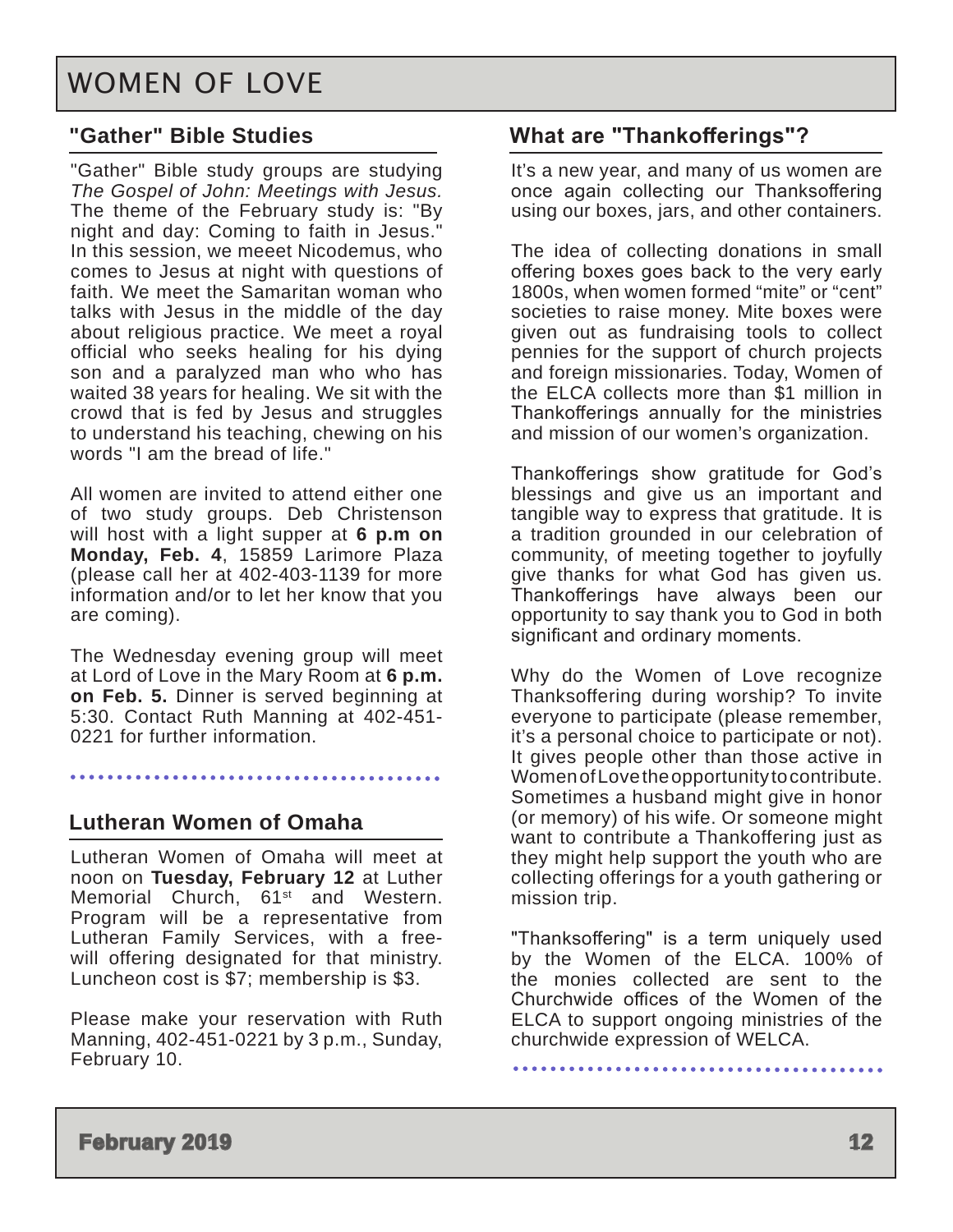## <span id="page-12-0"></span>IN OUR PRAYERS

Janet Baker *Dick Bell* Connie Bennett (cousin of Karen Armitage) *Brooke (friend of Rose Roberts)* Gloria Chalkley (friend of Ann Kroll) *Jason Combes* Judy Egr *Krysta Figga (friend of Dave & Lisa Rieff)* Babette Garder (mother of Kenn Garder) *Olivia Griffin (daughter of Scott and Dana Griffin)* Ed Guthrie *Pr. Joe Hernandez – Missionary in the Middle East (cousin of David & Chris Boarts)* Dennis Hindemith *David Hojnacke (neighbor of the Armitage family)* Julie (friend of Pat Brewer) *Juanita Kiesel (friend of Mary Lou)* Ken Lineweaver (step-dad of Gwen Edwards) *Lisa Lueders (sister-in-law of Dave Lueders)* Eileen Nagle (mother-in-law of Tara Novak) *Bill Pickens* Paul Rumbaugh *Sarge Schuchard* Peggy Seck (cousin of Ann Kroll) *Pauline Shaffer*  Nancy Shinrock

*Brenda Thom*

Roslynn Thom (sister of Ron Thom) *Stephanie Ulrich (relative of Paula Foster)* Alan Walther (brother of Brian Walther) *Jo Ward (mother of Christie Klos)*  Steve Wiitala, (friend of Karen Mullen) *Lara Willard (daughter of Matt & Lisa)*

Caregivers and those who suffer with addictions and depression, those seeking employment, and those seeking to adopt.

#### **Those Who Mourn**

The family and friends of Patricia Edwards, mother of John Edwards

*The family and friends of Richard Ramsay, brother of Gary Ramsay*

The family and friends of Mary Beth Egesdal, sister of Deb Christenson and aunt of Carissa **Combes** 

#### **Those Who Are Deployed**

Tanner Torosian, grandson of Lorraine **Mohrlock** 

*Zach Gehrig, grandson of Sarge & Shirley Schuchard*

Tom Wilson, son of Jackie Wilson (friend of Gwen Edwards)

*To add a name to the "In Our Prayers" section, email marylou@lord-of-love.org, contact the office at 402.493.2946, or fill out a prayer request note available in the narthex and place it in the basket.* 

### **LOVE NOTES**

Matt and I would like to extend our gratitude to everyone who has held the two of us and Lara in prayer. Thank you also for the care that has been shown to us through cards, calls, visits and gifts. We are truly blessed to have such a wonderful church family!

We continue on this journey; to find answers to Lara's medical issues, to help her grow and develop, and be able to bring her home in the near future.

-Lisa, Matt, and Lara Willard



**February 2019 13 13**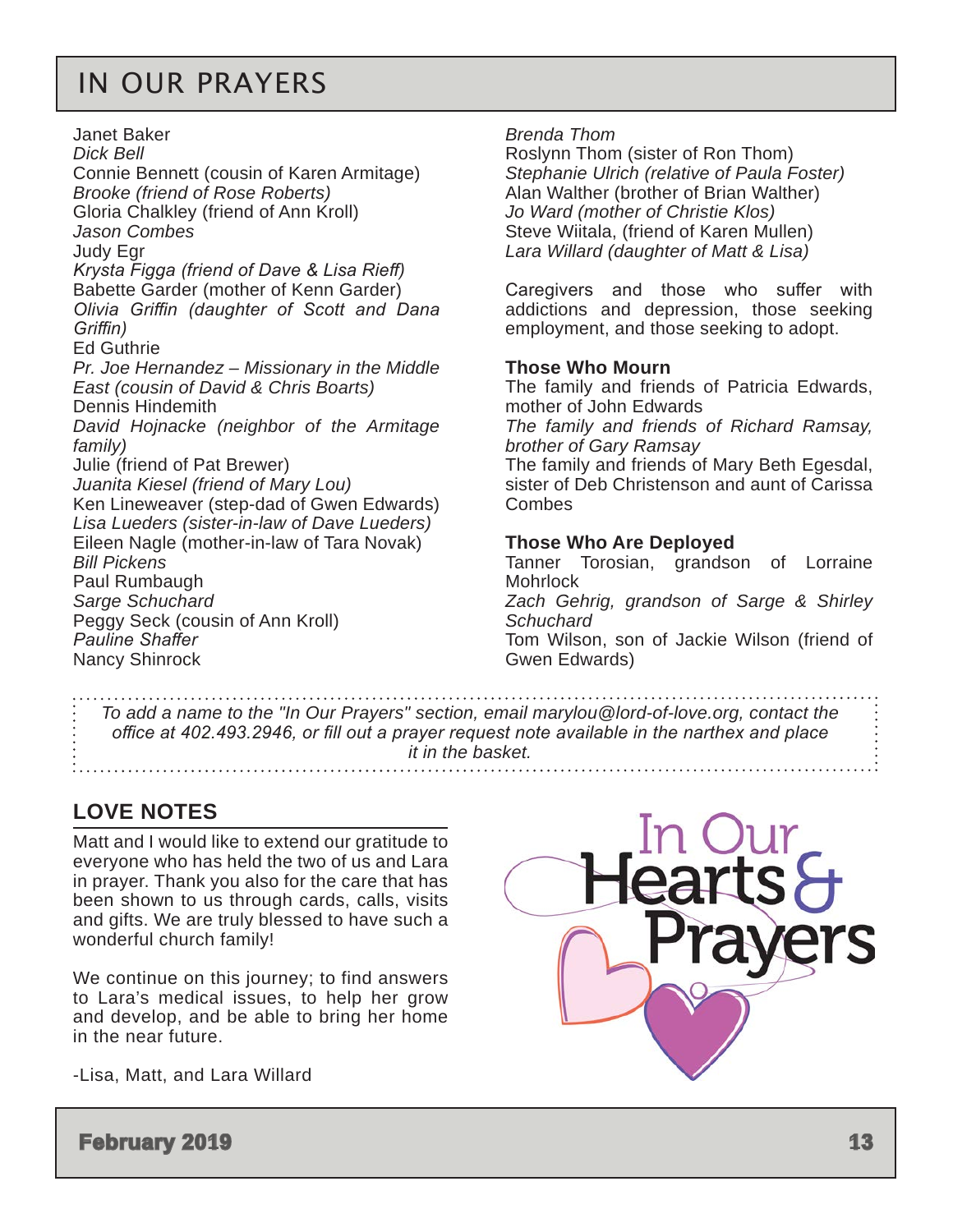# <span id="page-13-0"></span>SUNDAY SERVANTS

|                          | 8 a.m. Service<br>10:30 a.m. Service                           |                                |  |  |  |  |  |
|--------------------------|----------------------------------------------------------------|--------------------------------|--|--|--|--|--|
| <b>February 3</b>        |                                                                |                                |  |  |  |  |  |
| <b>Greeters</b>          | <b>Boy Scouts</b>                                              | Rett and Judy Messerschmidt    |  |  |  |  |  |
| Liturgist                | Jesse Brewer                                                   | <b>Susan Lueders</b>           |  |  |  |  |  |
| <b>Communion Servers</b> | Mike Klos                                                      | Rett and Judy Messerschmidt    |  |  |  |  |  |
|                          | Kenn Garder                                                    | Charise and Maykala Adams      |  |  |  |  |  |
|                          | Nathaniel and Levi Gust                                        |                                |  |  |  |  |  |
| <b>Altar Care</b>        | Pat & Jesse Brewer                                             | Ann & Paul Kroll               |  |  |  |  |  |
| <b>CD Recording</b>      |                                                                | Pat Brewer                     |  |  |  |  |  |
| <b>February 10</b>       |                                                                |                                |  |  |  |  |  |
| <b>Greeters</b>          | Sarge and Shirley Schuchard                                    | Kathy Christiansen & Joan Witt |  |  |  |  |  |
| Liturgist                | <b>Heather Christensen</b>                                     | Karen Mullen                   |  |  |  |  |  |
| <b>Communion Servers</b> | Paul and Peg Murphy                                            | Doug and Karen Armitage        |  |  |  |  |  |
|                          | Shawn Lorenzen                                                 | Kathy Christiansen             |  |  |  |  |  |
|                          | Shari Garder                                                   | Joan Witt                      |  |  |  |  |  |
| <b>Altar Care</b>        | <b>Connie Martin</b>                                           | Rowen family                   |  |  |  |  |  |
| <b>CD Recording</b>      |                                                                | Paul Christenson               |  |  |  |  |  |
| <b>February 17</b>       |                                                                |                                |  |  |  |  |  |
| <b>Greeters</b>          | <b>Brian and Deb Lund</b>                                      | Gary Ramsay & Ron Salak        |  |  |  |  |  |
| Liturgist                | <b>Brian Lund</b>                                              | <b>Rex Quadhamer</b>           |  |  |  |  |  |
| <b>Communion Servers</b> | Deb Lund                                                       | Deb Quadhamer                  |  |  |  |  |  |
|                          | Paul Concannon                                                 | <b>Rosie Avalos</b>            |  |  |  |  |  |
|                          | <b>Todd and Lisa Meyer</b>                                     | Paul and Ann Kroll             |  |  |  |  |  |
| <b>Altar Care</b>        | Cathy Aden,                                                    | Nicole Quackenbush,            |  |  |  |  |  |
|                          | Sue Dieter                                                     | Karen Anderson                 |  |  |  |  |  |
| <b>CD Recording</b>      |                                                                | Dave Lueders                   |  |  |  |  |  |
| <b>February 24</b>       |                                                                |                                |  |  |  |  |  |
| <b>Greeters</b>          | Kenn and Shari Garder                                          | Mike and Christie Klos         |  |  |  |  |  |
| Liturgist                | Dave Hild                                                      | Don Rowen                      |  |  |  |  |  |
| <b>Communion Servers</b> | Hansen family                                                  | Claudia Rowen                  |  |  |  |  |  |
|                          |                                                                | Paul Christenson               |  |  |  |  |  |
|                          |                                                                | John and Gwen Edwards          |  |  |  |  |  |
| <b>Altar Care</b>        | Connie Walther, Lisa Meyer                                     | Rosie Avalos                   |  |  |  |  |  |
| <b>CD Recording</b>      |                                                                | Paul Murphy                    |  |  |  |  |  |
| <b>Ushers</b>            |                                                                |                                |  |  |  |  |  |
|                          | 8 a.m. Josh Combes, Brian Walther, Brandon Zalesky, Dale Finck |                                |  |  |  |  |  |
|                          | 10:30 a.m. Dave Lueders, Adam Lueders, Miguel Avalos           |                                |  |  |  |  |  |